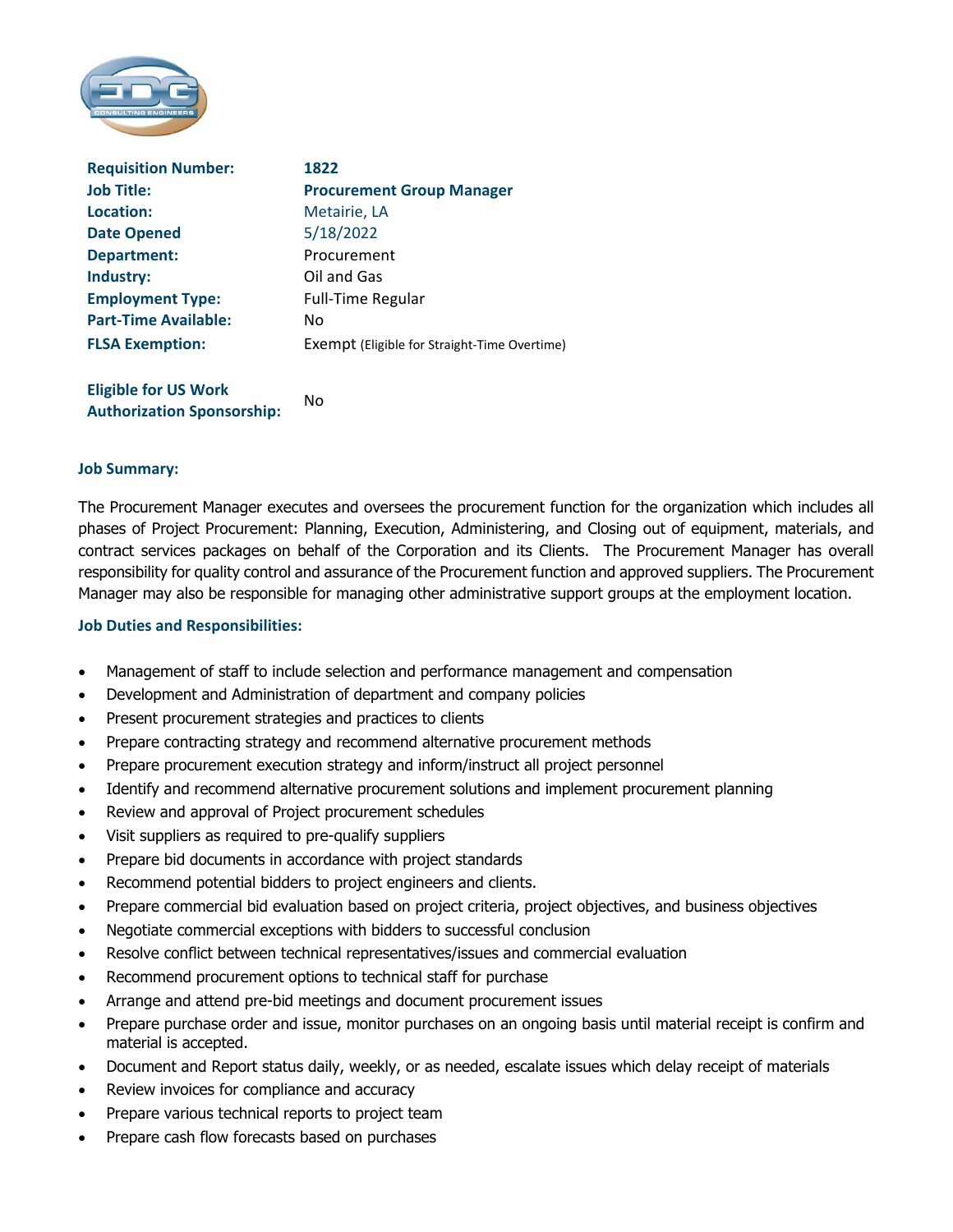Prepare and organize presentations to Senior Management and customers

# **Qualifications (Knowledge, Skills and Abilities):**

- BS in Business Administration, Supply Chain Management or related field preferred;
- CPSM or CPM certification or ISM associate certification required;
- At least fifteen (15) years' experience in a Supply Management field required, experience should demonstrate a minimum of five (5) years' experience with management of operations and staff;
- Experience with projects and or project support work;
- Working knowledge of Microsoft Office software;
- Ability to effectively manage multiple activities simultaneously;
- Ability to work effectively in a team environment;
- Ability to adapt to change and meet deadlines;
- Strong attention to detail & organizational skills required;
- Excellent communication and presentation skills, both written and verbal;
- Working knowledge of material Advantage software and its analytical applications within 6 months of employment;
- Must be eligible to work in the US without sponsorship.

## **Working Conditions:**

- Work is primarily conducted in an office environment (Private or Semi-Private office) but may require occasional travel to off‐site work locations;
- Field duties may require outdoor work in a plant or offshore platform atmosphere;
- Interaction with other team members, as well as supervisors and client personnel;
- Working offshore or in plant and/or shop areas around production machinery with extreme noise levels;
- Must be able to wear safety equipment as required by the safety department for personal protection;
- May be at more than one job site in a day and must be able to tolerate climate changes;
- May be required to travel out of town on a periodic basis.

## **Physical Requirements (With or without Reasonable Accommodation):**

- Must be able to lift and carry twenty (20) pounds;
- Sufficient clarity of speech and hearing or other communication capabilities which permits employee to communicate effectively;
- Ability to sit for prolonged periods of time;
- Sufficient vision or other powers of observation which permits employee to conduct analysis and investigations;
- Sufficient manual dexterity which permit the employee to perform routine office duties;
- Sufficient personal mobility and physical reflexes to perform office duties and travel when necessary to off‐site locations.

## **Drug Free Workplace:**

EDG Inc. and its subsidiaries are committed to a drug free workplace. Applicants are subject to both pre‐ employment hair and urine drug screens.

Post-hire, employees are subject to random, periodic, post-accident, and reasonable suspicion drug testing which may include both hair and urine drug screens. In addition to the requirements of EDG's drug free workplace program, employees may be required to sign, acknowledge and comply with drug free workplace policies or programs required by clients.